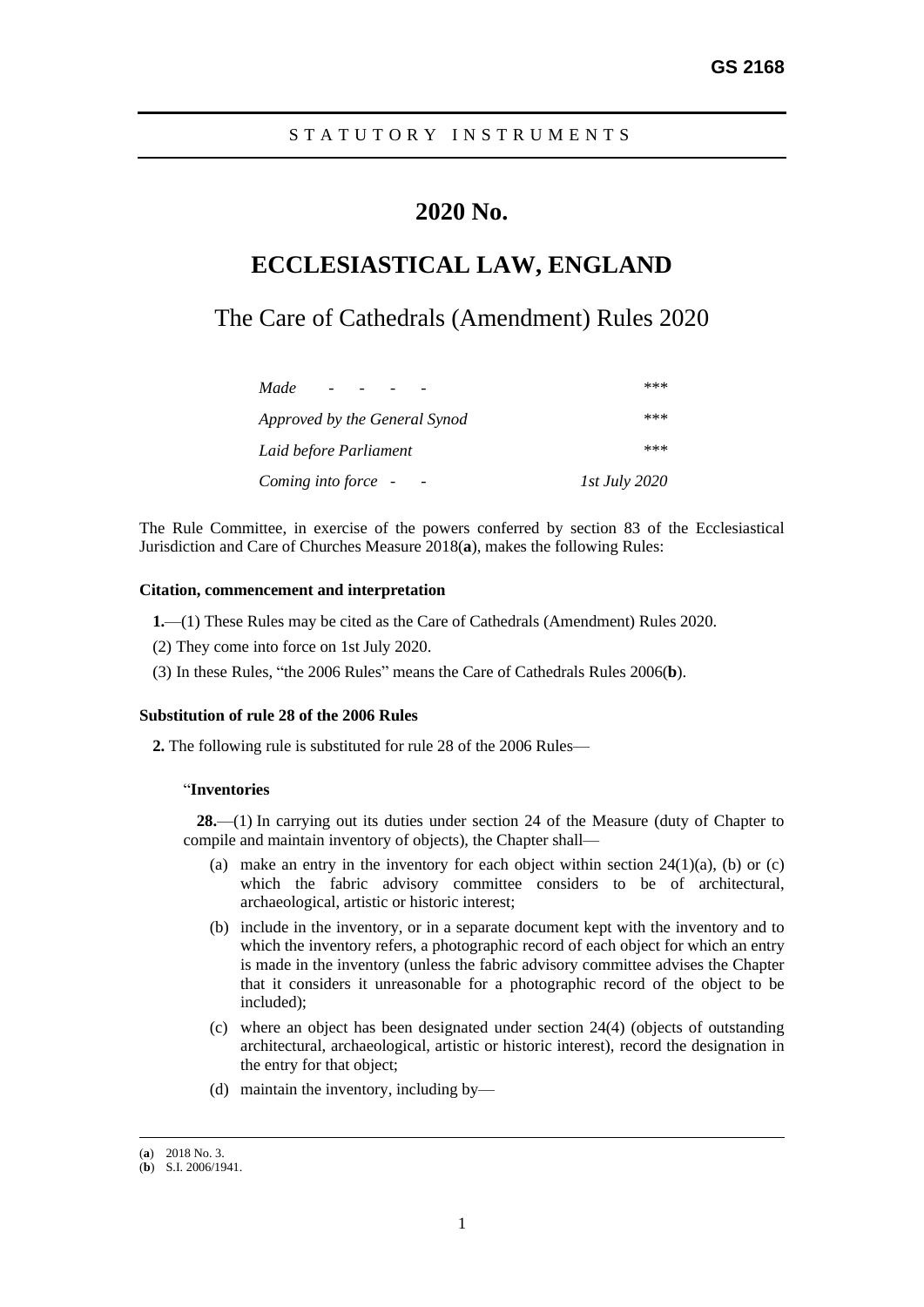- (i) adding an entry for each object to which sub-paragraph (a) applies which is discovered or acquired by the corporate body after the inventory has been compiled;
- (ii) making any necessary amendments to the entry for an object;
- (iii) recording any work of conservation carried out to an object;
- (iv) recording in the entry for an object, any sale, loan, other disposal or loss of the object;
- (v) correcting any errors in the inventory (including by removing an entry wrongly included in it) in the light of any advice, which may be general or specific, given by the fabric advisory committee.

(2) Any step required to maintain the inventory under paragraph (1)(d) shall be taken as soon as reasonably practicable after the Chapter becomes aware of the need for that step to be taken.

(3) The entry for an object shall describe the object and shall be such as to enable the object to be readily identified and located and, if necessary, to be distinguished from any other, similar object.

(4) The inventory shall be maintained in electronic form (but see paragraph (5)) and the Chapter shall ensure that—

- (a) it is stored securely;
- (b) the data continues to be retrievable;
- (c) a duplicate copy is maintained outside the cathedral precinct—
	- (i) on a separate server; or
	- (ii) on another separate storage medium; and
- (d) a paper copy is generated at such intervals as the Chapter determines.

(5) If on the 1st July 2020 the Chapter is maintaining the inventory in paper form it may continue to do so; but the Chapter must, as soon as it is reasonably practicable for it to do so, take steps so that the inventory is instead maintained in electronic form.

(6) While the inventory is being maintained in paper form under paragraph (5), the Chapter shall ensure that—

- (a) it consists of durable material;
- (b) it is stored securely;
- (c) a duplicate copy is kept in a place outside the cathedral precinct designated by the Chapter; and
- (d) a reproduction of the inventory in electronic form is generated as soon as practicable after 1st July 2020 and subsequently at such intervals as the Chapter determines.
- (7) The Chapter shall ensure that—
	- (a) no addition, amendment, record or correction is made in the inventory except by a person authorised by the Chapter; and
	- (b) no entry in the inventory is deleted (with any loss or disposal of an object being dealt with under paragraph  $(1)(d)(iv)$  except where a correction is made under paragraph  $(1)(d)(v)$  to remove an entry that was wrongly included.

(8) The Chapter shall determine which of the information contained in the inventory is to be—

- (a) accessible to the public; and
- (b) accessible only to persons authorised by the Chapter.

(9) Paragraphs (4) to (8) apply to a separate document containing photographic records under paragraph (1)(b) as they apply to the inventory.